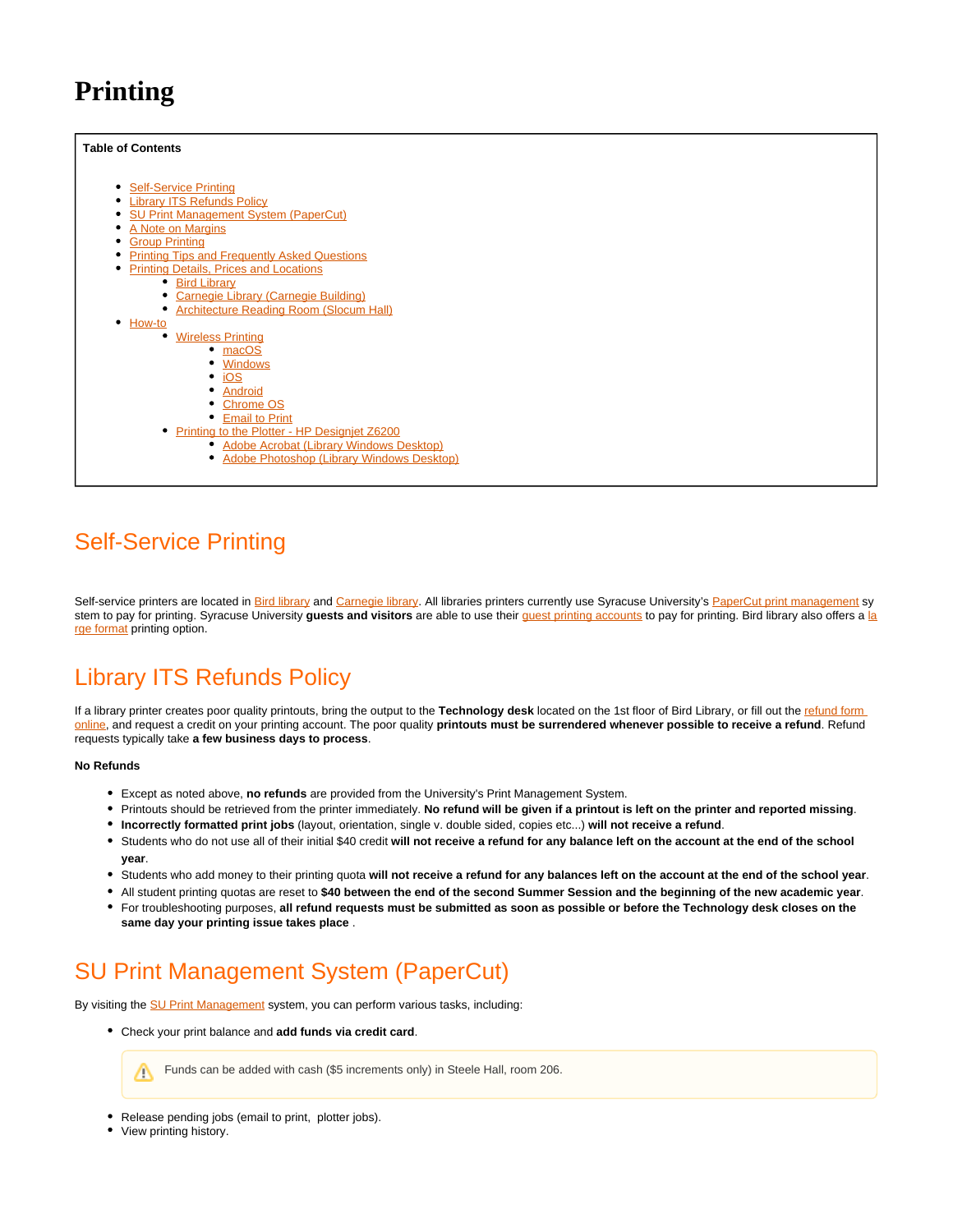### <span id="page-1-0"></span>A Note on Margins

Please note that libraries printers **do not print to the edges** of the paper (also known as full bleed). Default margins vary by printer.

## <span id="page-1-1"></span>Group Printing

#### **The Department of Learning and Academic Engagement in Bird Library will gladly provide basic printing instruction for groups**

- We require notice of at least 24 hours in advance.
- Groups should not exceed 15 persons.
- The instructions are done using the computer stations on the 1st floor of Bird library.
- Computer stations cannot be reserved, so appointments between 8-10am are advised.
- The instructor should accompany their group whenever possible.
- Please contact **Stephen Singer** for further questions.

#### **Class/Department related printing payments (ITS Print Management Technical Team)**

Funds can be added to an individual's account, not a department. If you want to pay for a print job for an individual, send an email to the **Print Management Technical Team** ([pmtt@syr.edu\)](mailto:pmtt@syr.edu) with the **Name** and **NetID** of the individual, the **amount** to be added, the **chartstring** to charge and the person to notify for the **Journal Entry**. Once the funds are added, you will be be notified. The person will then be able to login wherever they like to print with the additional funds.

It can take a few days for the request to be processed, so you'll need to get requests in as soon as you have the necessary details.

[top](#page-0-3)

[top](#page-0-3)

# <span id="page-1-2"></span>Printing Tips and Frequently Asked Questions

For printing tips and general troubleshooting information regarding libraries printers, please see our [Libraries Printing Tips and Troubleshooting](https://answers.syr.edu/display/library/Libraries+Printing+Tips+and+Troubleshooting) page for more information.

### <span id="page-1-3"></span>Printing Details, Prices and Locations

### <span id="page-1-4"></span>Bird Library

| <b>Printer Name</b>  | Location    | Cost                                     | <b>B&amp;W/Color</b> | Paper                       |
|----------------------|-------------|------------------------------------------|----------------------|-----------------------------|
| lib-bird-0           | Lower Level | \$0.04 per sheet                         | B&W                  | 8X11                        |
| lib-bird-1A          | 1st Floor   | \$0.04 per sheet                         | B&W                  | 8X11                        |
|                      |             | \$0.08 per sheet                         | B&W                  | 11X17                       |
|                      |             | \$0.25 single-sided, \$0.30 double-sided | Color                | 8X11                        |
|                      |             | \$0.50 single-sided, \$0.60 double-sided | Color                | 11X17                       |
| lib-bird-1B          | 1st Floor   | \$0.04 per sheet                         | B&W                  | 8X11                        |
|                      |             | \$0.08 per sheet                         | B&W                  | 11X17                       |
|                      |             | \$0.25 single-sided, \$0.30 double-sided | Color                | 8X11                        |
|                      |             | \$0.50 single-sided, \$0.60 double-sided | Color                | 11X17                       |
| lib-bird-1C          | 1st Floor   | \$0.04 per sheet                         | B&W                  | 8X11                        |
|                      |             | \$0.08 per sheet                         | B&W                  | 11X17                       |
|                      |             | \$0.25 single-sided, \$0.30 double-sided | Color                | 8X11                        |
|                      |             | \$0.50 single-sided, \$0.60 double-sided | Color                | 11X17                       |
| lib-bird-1-plotter 1 | 1st Floor   | \$3.00 per foot (priced by longest side) | Color                | 36" Wide, Matte White Paper |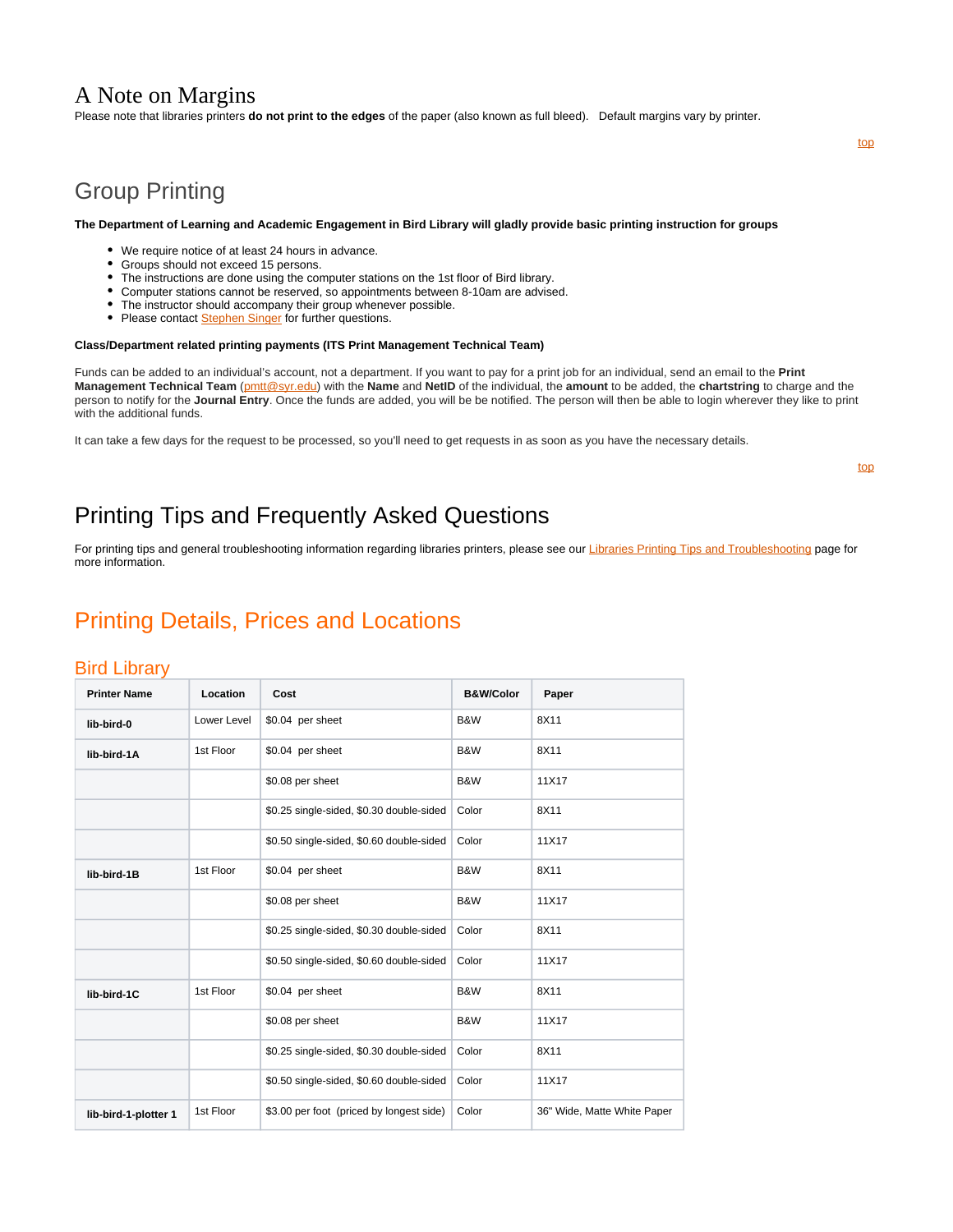| lib-bird-1-plotter 2 | 1st Floor | \$3.00 per foot (priced by longest side) | Color | 36" Wide, Matte White Paper |
|----------------------|-----------|------------------------------------------|-------|-----------------------------|
| lib-bird-2           | 2nd Floor | \$0.04 per sheet                         | B&W   | 8X11                        |
|                      |           | \$0.08 per sheet                         | B&W   | 11X17                       |
|                      |           | \$0.25 single-sided, \$0.30 double-sided | Color | 8X11                        |
|                      |           | \$0.50 single-sided, \$0.60 double-sided | Color | 11X17                       |
| lib-bird-3           | 3rd Floor | \$0.04 per sheet                         | B&W   | 8X11                        |
|                      |           | \$0.08 per sheet                         | B&W   | 11X17                       |
|                      |           | \$0.25 single-sided, \$0.30 double-sided | Color | 8X11                        |
|                      |           | \$0.50 single-sided, \$0.60 double-sided | Color | 11X17                       |
| lib-bird-4           | 4th Floor | \$0.04 per sheet                         | B&W   | 8X11                        |
|                      |           | \$0.08 per sheet                         | B&W   | 11X17                       |
|                      |           | \$0.25 single-sided, \$0.30 double-sided | Color | 8X11                        |
|                      |           | \$0.50 single-sided, \$0.60 double-sided | Color | 11X17                       |

# <span id="page-2-0"></span>Carnegie Library (Carnegie Building)

| <b>Printer Name</b> | Location  | Cost                                     | <b>B&amp;W/Color</b> | Paper |
|---------------------|-----------|------------------------------------------|----------------------|-------|
| lib-carn-2          | 2nd Floor | \$0.04 per sheet                         | B&W                  | 8X11  |
|                     |           | \$0.08 per sheet                         | B&W                  | 11X17 |
|                     |           | \$0.25 single-sided, \$0.30 double-sided | Color                | 8X11  |
|                     |           | \$0.50 single-sided, \$0.60 double-sided | Color                | 11X17 |
| lib-carn-3          | 3rd Floor | \$0.04 per sheet                         | B&W                  | 8X11  |
|                     |           | \$0.08 per sheet                         | B&W                  | 11X17 |
|                     |           | \$0.25 single-sided, \$0.30 double-sided | Color                | 8X11  |
|                     |           | \$0.50 single-sided, \$0.60 double-sided | Color                | 11X17 |

# <span id="page-2-1"></span>Architecture Reading Room (Slocum Hall)

| <b>Printer Name</b> | Location  | Cost                                     | <b>B&amp;W/Color</b> | Paper |
|---------------------|-----------|------------------------------------------|----------------------|-------|
| lib-sloc-3          | 3rd Floor | \$0.04 per sheet                         | B&W                  | 8X11  |
|                     |           | \$0.08 per sheet                         | B&W                  | 11X17 |
|                     |           | \$0.25 single-sided, \$0.30 double-sided | Color                | 8X11  |
|                     |           | \$0.50 single-sided, \$0.60 double-sided | Color                | 11X17 |

## <span id="page-2-2"></span>How-to

<span id="page-2-4"></span><span id="page-2-3"></span>Wireless Printing

[top](#page-0-3)

[top](#page-0-3)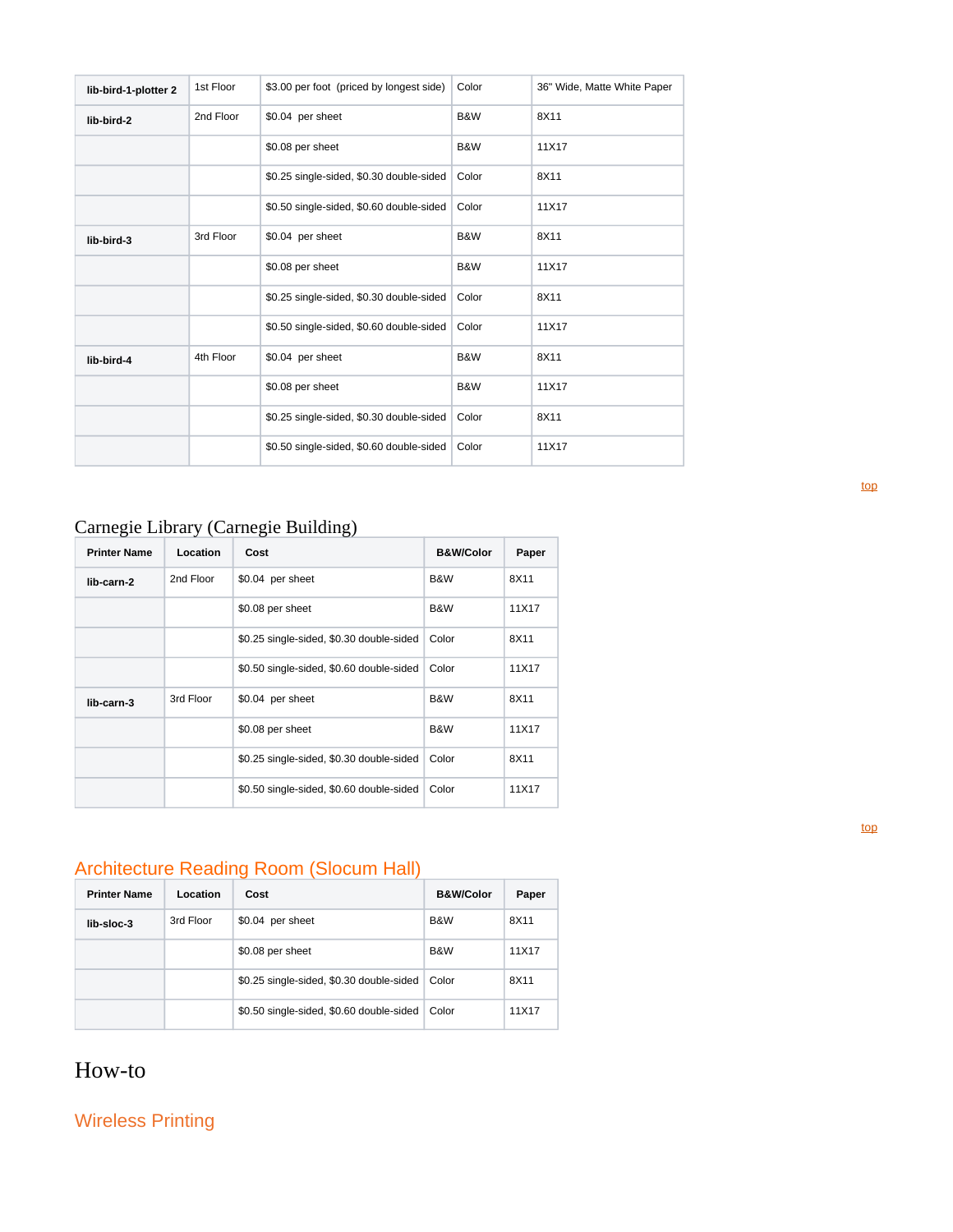### **macOS**

**Important**: Make sure you're connected to Syracuse University's wireless network **AirOrangeX**. Mobility Print supports macOS Yosemite and newer.

- 1. Navigate to **System Preferences -> Printers and Scanners**.
- 2. Click the **+** icon under the Printers List.
- 3. The **Add** dialog is displayed. This dialog displays a list of all of the discovered printers on the network.
- 4. Select a printer:
	- **lib-bird-0** (Bird, lower level)
	- **lib-bird-1A** (Bird, first floor)
	- **lib-bird-1B** (Bird, first floor)
	- **lib-bird-1C** (Bird, first floor)
	- **lib-bird-2** (Bird, second floor)
	- **lib-bird-3** (Bird, third floor)
	- **lib-bird-4** (Bird, fourth floor)
	- **lib-carn-2** (Carnegie, second floor)
	- **lib-carn-3** (Carnegie, third floor)
	- **lib-sloc-3** (King & King Library)

**Color auto-detect is on by default**. You must select a 'black and white' option before printing in order to print and be ω charged black and white prices. Failure to do so, the system will print and charge color prices if color is detected in your document. **No refunds will be provided in this situation**.

5. Check that **Use** is set to **Secure AirPrint**.

- If Secure AirPrint is not displayed: Λ
	- a. Close the **Add** dialog.
		- b. Disconnect from the network.
			- c. Reconnect to the network.
			- d. Try again.

6. Click **Add**.

7. Print your document. When prompted, enter your **netid** and **password**.

[top](#page-0-3)

### <span id="page-3-0"></span>**Windows**

**Important**: Make sure you're connected to Syracuse University's wireless network **AirOrangeX**. Mobility Print supports Microsoft Windows 7 and newer.

- 1. Download and run this *[Mobility Print Printer Setup](https://papercut.com/products/ng/mobility-print/download/client/windows/)* (pc-mobility-print-printer-setup.exe).
- 2. On the License Agreement screen, click **Next**.
- 3. Select a printer, then click **Next**.
	- **lib-bird-0** (Bird, lower level)
	- **lib-bird-1A** (Bird, first floor)
	- **lib-bird-1B** (Bird, first floor)
	- **lib-bird-1C** (Bird, first floor)
	- **lib-bird-2** (Bird, second floor)
	- **lib-bird-3** (Bird, third floor)
	- **lib-bird-4** (Bird, fourth floor)
	- **lib-carn-2** (Carnegie, second floor)
	- **lib-carn-3** (Carnegie, third floor)
	- **lib-sloc-3** (King & King Library)

**Color auto-detect is on by default**. You must select a 'black and white' option before printing in order to print and be ω charged black and white prices. Failure to do so, the system will print and charge color prices if color is detected in your document. **No refunds will be provided in this situation**.

- 4. Enter your **netid** and **password**, then click **Next**.
- 5. Click **Finish**.
- 6. Print your document.

Λ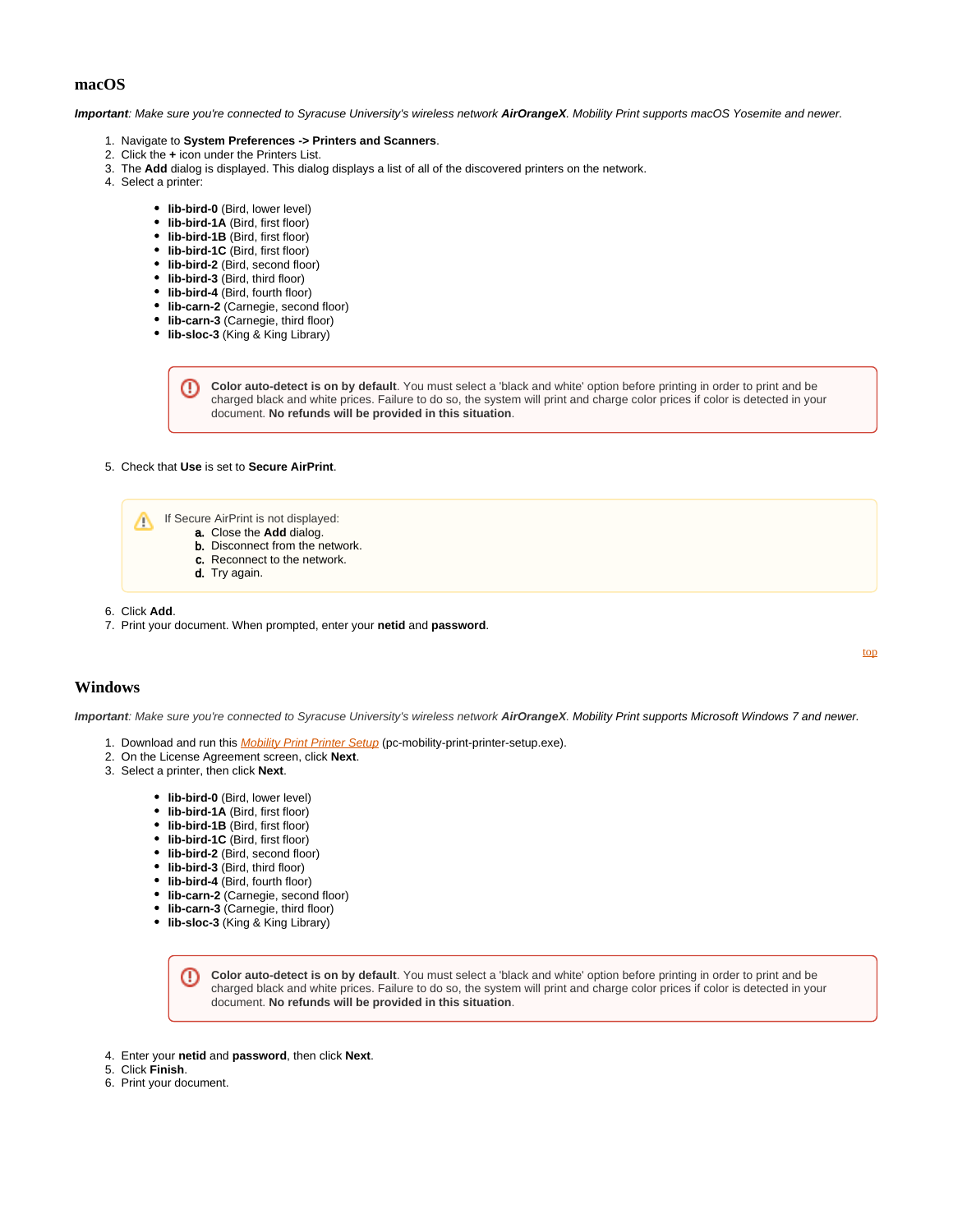To add more printers, run the downloaded Windows Printer Setup again and repeat steps. Λ

### <span id="page-4-0"></span>**iOS**

**Important**: Make sure you're connected to Syracuse University's wireless network **AirOrangeX**. Mobility Print supports iOS 9.2 and newer.

[top](#page-0-3)

[top](#page-0-3)

- 1. Open the app that you want to print from.
- 2. To find the print option, tap the app's share icon  $-\sqrt{ }$  or  $\square$  or tap ...
- **3.** Tap  $\Box$  or **Print**.

If you can't find the print option, check the app's User Guide or Help section. Not all apps support AirPrint. Λ

- 4. Tap **Select Printer** and select a printer.
	- **lib-bird-0** (Bird, lower level)
	- **lib-bird-1A** (Bird, first floor)
	- **lib-bird-1B** (Bird, first floor)
	- **lib-bird-1C** (Bird, first floor)
	- **lib-bird-2** (Bird, second floor)
	- **lib-bird-3** (Bird, third floor)
	- **lib-bird-4** (Bird, fourth floor)
	- **lib-carn-2** (Carnegie, second floor)
	- **lib-carn-3** (Carnegie, third floor)
	- **lib-sloc-3** (King & King Library)

**Color auto-detect is on by default**. You must select a 'black and white' option before printing in order to print and be ω charged black and white prices. Failure to do so, the system will print and charge color prices if color is detected in your document. **No refunds will be provided in this situation**.

5. Enter your **netid** and **password**, then tap **OK**.

6. Tap **Print** in the upper-right corner.

### <span id="page-4-1"></span>**Android**

**Important**: Make sure you're connected to Syracuse University's wireless network **AirOrangeX**. Mobility Print supports Android 4.4 and newer.

- 1. Install the [Mobility Print app](https://play.google.com/store/apps/details?id=com.papercut.projectbanksia&hl=en) (by **PaperCut Software**) from the **Google Play Store**.
- 2. Launch the app.
- 3. Tap **Android Settings**.
- 4. Tap **Mobility Print**.
- 5. Tap the **enable toggle**.
- 6. Exit out of Settings.
- 7. Print your document. When prompted, enter your **netid** and **password**.

The way you print is different depending on the app. When you select a printer, make sure you select a **Mobility Print** printer as ╱╲

identified by the PaperCut icon . If you select the **Remember me** checkbox, your phone will remember your login details for that printer for **one week**.

- **lib-bird-0** (Bird, lower level)
- **lib-bird-1A** (Bird, first floor)
- **lib-bird-1B** (Bird, first floor)
- **lib-bird-1C** (Bird, first floor)
- **lib-bird-2** (Bird, second floor)
- **lib-bird-3** (Bird, third floor)
- **lib-bird-4** (Bird, fourth floor)
- **lib-carn-2** (Carnegie, second floor)
- **lib-carn-3** (Carnegie, third floor)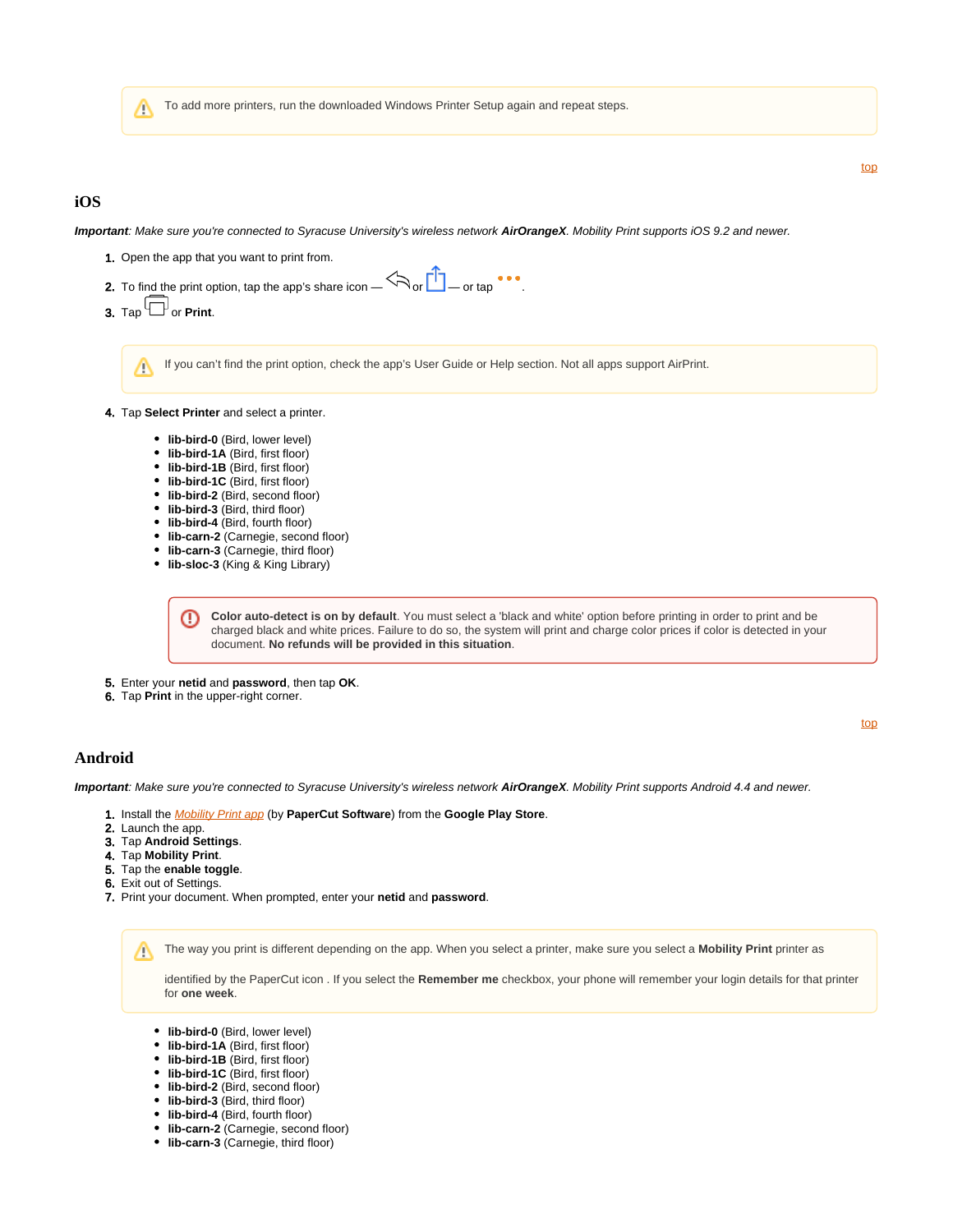**Color auto-detect is on by default**. You must select a 'black and white' option before printing in order to print and be ⊕ charged black and white prices. Failure to do so, the system will print and charge color prices if color is detected in your document. **No refunds will be provided in this situation**.

#### [top](#page-0-3)

#### <span id="page-5-0"></span>**Chrome OS**

**Important**: Make sure you're connected to Syracuse University's wireless network **AirOrangeX**. Mobility Print supports Chrome OS with Chrome version 43 and newer.

- 1. Install the [Mobility Print Chrome app](https://chrome.google.com/webstore/detail/project-banksia/alhngdkjgnedakdlnamimgfihgkmenbh) from the **Chrome Web Store**.
- 2. Open the page to print.

₾

- 3. If printing is available, **right-click**, then select **Print**.
- 4. Click **Change** to choose a printer.
- 5. Select a printer from the list.

Make sure you select a **Mobility Print** printer as identified by the PaperCut icon .

- **lib-bird-0** (Bird, lower level)
- **lib-bird-1A** (Bird, first floor)
- **lib-bird-1B** (Bird, first floor)
- **lib-bird-1C** (Bird, first floor)
- **lib-bird-2** (Bird, second floor)
- **lib-bird-3** (Bird, third floor)
- **lib-bird-4** (Bird, fourth floor)
- **lib-carn-2** (Carnegie, second floor)
- **lib-carn-3** (Carnegie, third floor)
- **lib-sloc-3** (King & King Library)

**Color auto-detect is on by default**. You must select a 'black and white' option before printing in order to print and be O) charged black and white prices. Failure to do so, the system will print and charge color prices if color is detected in your document. **No refunds will be provided in this situation**.

6. When prompted, enter your **netid** and **password**.

If you select the **Remember me** checkbox, your device will remember your login details for that printer for **one week**. Λ

### <span id="page-5-1"></span>**Email to Print**

[top](#page-0-3)

This feature is **currently limited to B&W double-sided** printing **only**. ⊕

- 1. Compose a new email (**with your SU email address**).
- 2. Include the file/s you wish to print **as an attachment** (you can attach **more than one document in the same email**).

Acceptable files include **Microsoft Office** (docx, xlsx, pptx etc…), **PDF** and **image files** (jpg, png, tiff, gif etc…). Adobe Creative Cloud Δ /Suite files **are not supported**.

- 3. Send your email to [print@syr.edu](mailto:print@syr.edu)
- 4. Login to the **SU print management system** at [https://printing.syr.edu](https://printing.syr.edu/)
- 5. From the **Jobs Pending Release** tab, release your job by clicking **print** next to your job's name and selecting a printer from the listed options.

Libraries email-to-print printers are:

**lib-bird-0** (Bird Lower level)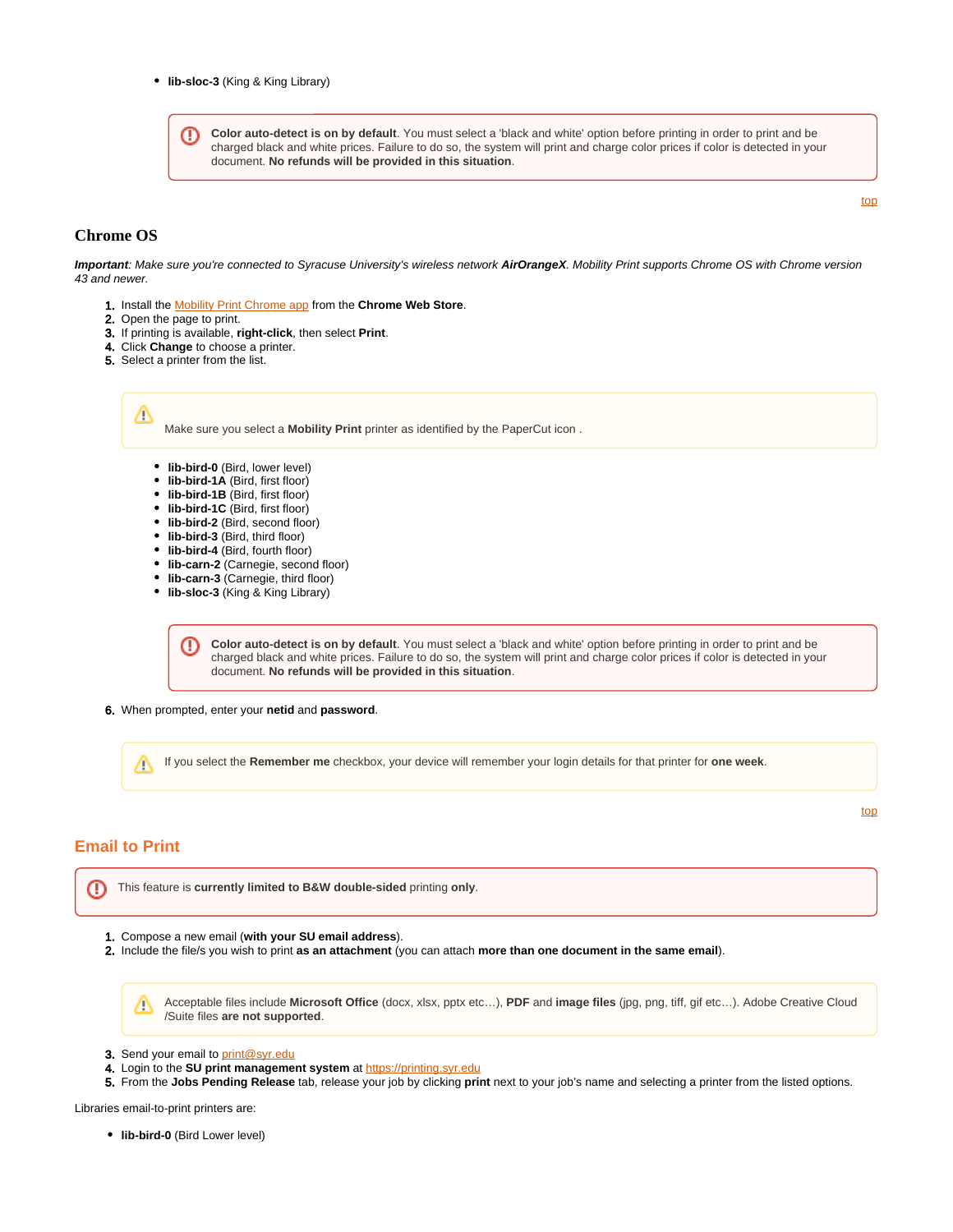• **lib-bird-1-email** (Bird 1<sup>st</sup> floor, east side)

### <span id="page-6-0"></span>Printing to the Plotter - HP Designjet Z6200

#### <span id="page-6-1"></span>**Adobe Acrobat (Library Windows Desktop)**

Save your document as a PDF file. Λ

- 1. Open your file using **Adobe Acrobat DC.**
- 2. If needed, rotate your document so that the **smallest side is your width**. From the menu bar, go to **View->Rotate View** and rotate your document.
- 3. Select **File->Properties** from the menu bar. In the **Description** tab, look for **Page Size** under **Advanced**. **Write down these numbers for later use**, they are your '**Width** x **Height**'.
- 4. Select **File->Print** from the menu bar.
- 5. From the **Print** window, select the printer called **lib-bird-1-plotter 1** or **lib-bird-1-plotter 2**, then select **Properties**.
- 6. In the **Paper/Quality** tab, under **Quick sets**, select **Poster**.

⊕ **Do Not** select the **Show preview before printing** option in this tab, make sure it's **unchecked**.

- 7. Under **Paper options**, select **Custom...**.
- 8. Locate the numbers you wrote down from **step 3**:

**If your width is 36 inches or under**, enter your dimensions in the **Custom size** window.

**Actual Size Printing** - If the job needs to print in actual size, **add 1 inch to your original width and height.** Actual size printing will **not** ∞ work if your original width is 36 inches and/or the original job is not the actual size needed.

Or

**If your width is bigger than 36 inches**, use this formula (**original width - 35.5 = X**). Type in **35.5** as your **Width** and **subtract X from your original height** and type that result in as your **Length** in the **Custom size** window.

- 9. Under **Name**, type anything to rename the preset. Click **Save** then **OK**.
	- If **'The width of a paper size should be equal or smaller than its length'** message appears, select **OK**. Then, select **OK** in the **Cust** Ø **om size** window. Go to the **Layout/Output** tab and under **Roll options**, select **Rotate by 90 degrees**. Under **Orientation**, select **Land scape**. Proceed to **step 10**.

**If you need cut marks**, select the **Layout/Output** tab. Under **Roll options,** select **crop lines**. ∞

10. In the **Color** tab, click on the **Default CMYK source profile** drop down menu and select the **US Web Coated (SWOP) v2** profile.

11. Click **OK**.

12. In the main **Print** window under **Page Sizing & Handling**, select **Fit**.



⋒ If checked, make sure to **uncheck** the option that says **Choose paper source by PDF page size**.

13. Click **Print**. Open a web browser and go to [https://printing.syr.edu](https://printing.syr.edu/user) , login with your **netid/password** and release your job from the **Jobs Pending Release** tab.

### <span id="page-6-2"></span>**Adobe Photoshop (Library Windows Desktop)**

[top](#page-0-3)